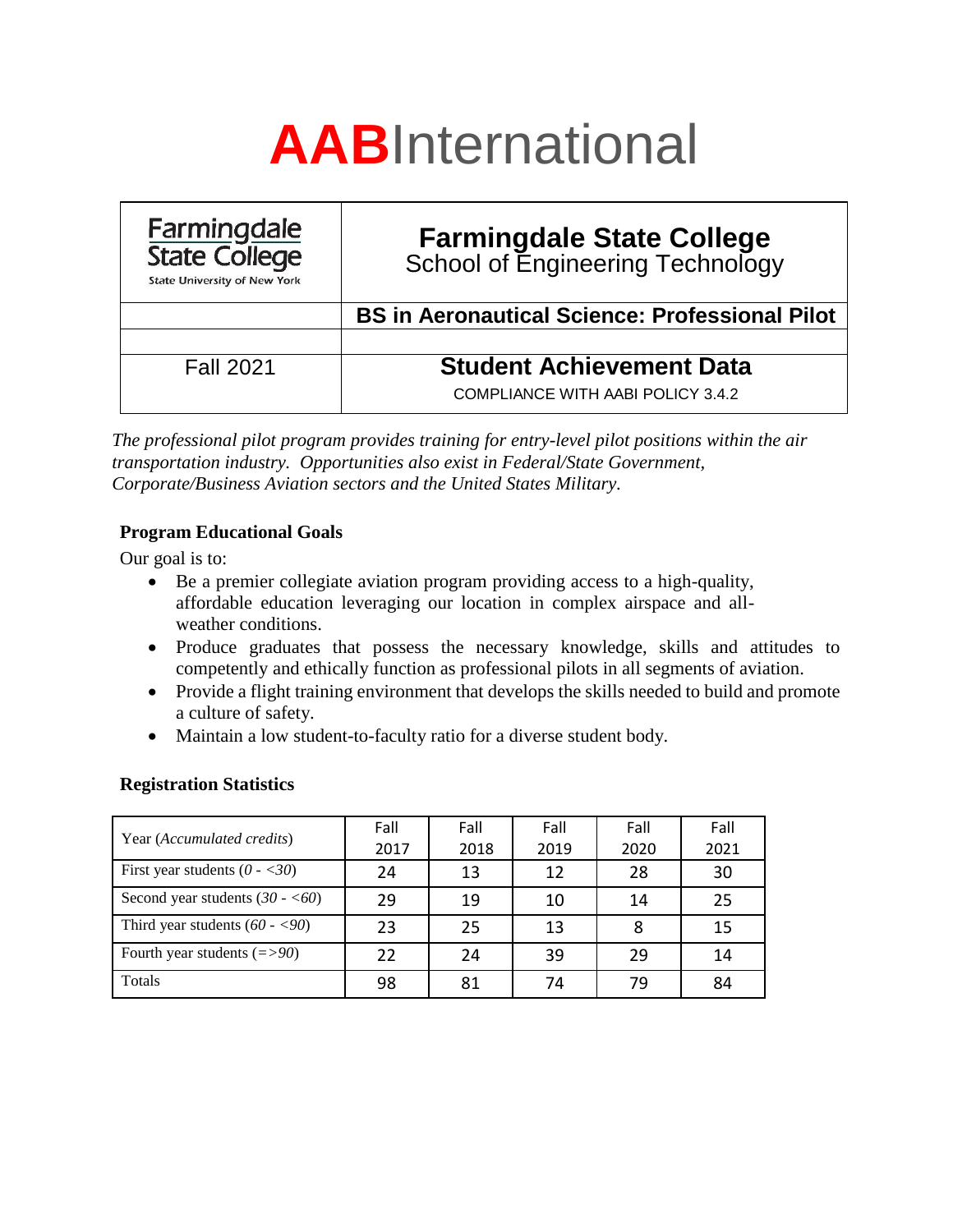### **Graduation Rates (first-time, full time degree-seeking students)**

| Began degree program in Fall 2015                                | 18    |
|------------------------------------------------------------------|-------|
| Earned degree in <i>initial</i> (pro pilot) program by 8/31/2021 | 5     |
| 6-year graduation rate                                           | 27.8% |
|                                                                  |       |
| Earned degree in another degree program* by 8/31/2021            |       |
| 6 year graduation rate (all programs combined-total=13)          |       |

\*7 - Aviation Administration and 1 - Science, Tech & Society

*Includes graduation data from 8/25/2021-this data is still preliminary and subject to change.*

## **Survey Results of Aeronautical Science: Professional Pilot Graduates Spring 2020 – Spring 2021**

The Professional Pilot degree program prepares graduates for a variety of employment opportunities as a pilot. Our Letter of Agreement with the FAA enables our graduates to qualify for a restricted Airline Transport Pilot (R-ATP) at 1000 hours, rather than the standard 1500 hours, enabling students to be hired as an airline's first officer sooner.

Upon graduation, students were asked to rate the following skills on a scale of  $1 - 5$ . Below are the results of the survey, with the score given before each skill:

#### **"As a result of earning an aviation degree at Farmingdale State College, would you agree that you are able to":**

*(5 = strongly agree; 4 = agree; 3 = neither agree nor disagree; 2 = disagree; 1 = strongly disagree)*

- 4.00 apply mathematics, science, and applied sciences to aviation-related disciplines
- 4.67 analyze and interpret data
- 4.82 work effectively on multi-disciplinary and diverse teams
- 4.82 make professional and ethical decisions
- 4.82 communicate effectively, using both written and oral communication skills
- 4.82 engage in and recognize the need for life-long learning
- 4.67 assess contemporary issues
- 4.82 use the techniques, skills and modern technology necessary for professional practice
- 4.82 assess the national and international aviation environment
- 4.82 apply pertinent knowledge in identifying and solving problems
- -4.82 apply knowledge of business sustainability to aviation issues
- 4.67 if I could start all over, I would enroll in this program again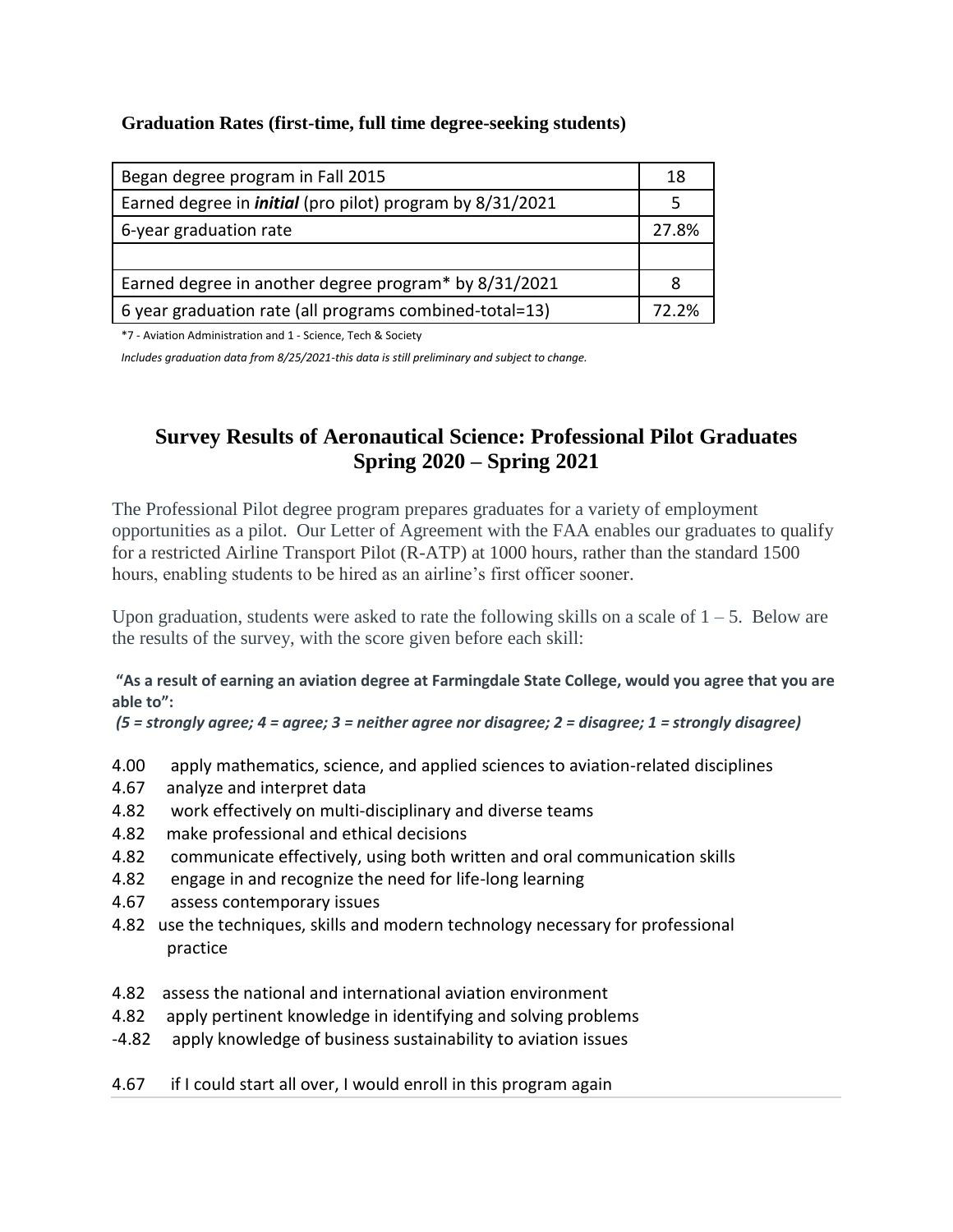**Students were asked:**

**Did the Aeronautical Science: Professional Pilot degree program adequately prepare you for a career in aviation?:**

| <b>Yes</b> | 83%   |
|------------|-------|
| No         | $0\%$ |
| Not sure   | 17%   |

## **Are you Currently Employed?**

| Yes, full time in the aviation industry           | 50.0%    |
|---------------------------------------------------|----------|
| Yes, part time in the aviation industry           | 33.3%    |
| Yes, full time in another field                   | 16.7%    |
| Yes, part time in another field                   | $0.00\%$ |
| No, I am not employed                             | $0.00\%$ |
| No, I am currently pursuing an advanced<br>degree | $0.00\%$ |

## **What is your current salary?** *(Results posted included both full time and part-time employment)*

| Under \$10,000     | $0.00\%$ |
|--------------------|----------|
| $$10,001 - 20,000$ | 50.0%    |
| $$20,001 - 30,000$ | 33.3%    |
| $$30,001 - 40,000$ | 16.7%    |
| $40,001 - 50,000$  | 16.7%    |
|                    |          |